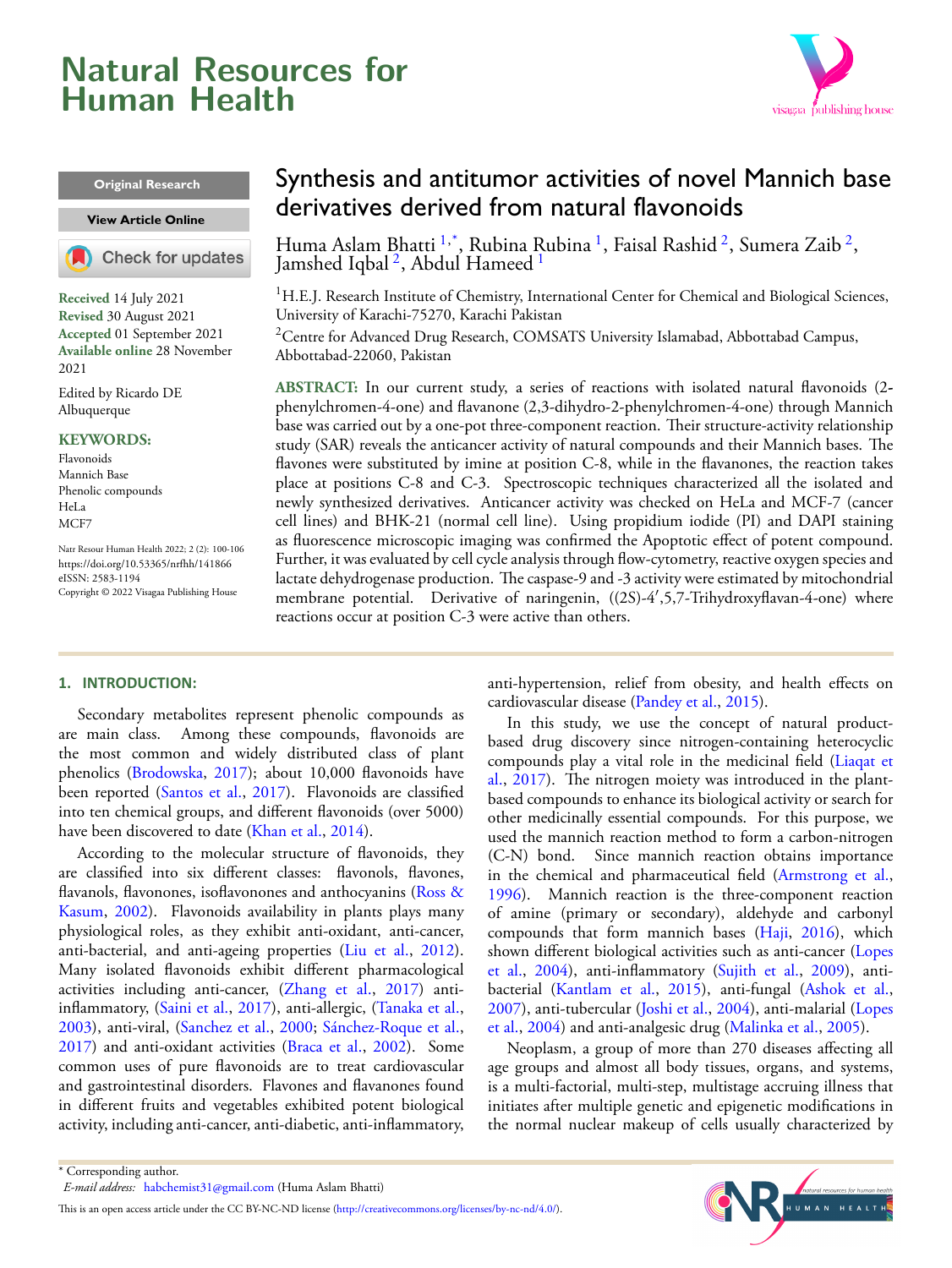unchecked, unusual and uncontrolled proliferation([Hanahan](#page-5-13) [& Weinberg,](#page-5-13) [2011](#page-5-13); [Hassanpour & Dehghani](#page-5-14), [2017](#page-5-14); [Heng et](#page-5-15) [al.,](#page-5-15) [2010](#page-5-15)). Tumorigenesis is a multifaceted and multistage process that involves the unusual multiplication of a group of cells in a specific body part after a significant driver mutation. The cellular DNA repair mechanism fails to fix such transformations. That sort of cells increases their population and pass on mutated genetic material to lineage [\(Kim](#page-5-16), [2015](#page-5-16)). Further mutations in these cells lead to heterogeneity, a feature of neoplasm. Such cells produce larger populations, start affecting nearby cells, enlarge their size, develop new blood vessels and consequently invade other body parts or systems, a characteristic of malignancy known as metastasis. Metastatic malignancy is life-threatening and requires rigorous treatment, intensive care and critical monitoring of untoward effects([Kim,](#page-5-16) [2015](#page-5-16)).

Surgical removal, radiation therapy, immunotherapy, hormonal starvation therapy, targeted therapy, stem cell grafting, and chemotherapy are the treatment options for cancer [\(Miller](#page-5-17) [et al.,](#page-5-17) [2016\)](#page-5-17). Chemotherapy is the most widely adopted treatment strategy for cancer, either alone or with other therapies. Both natural and synthetic compounds are currently in practice to combat cancer, but conventional chemotherapeutic approaches cannot control the incidence of most cancer types. Introducing novel compounds with improved pharmacological actions is a need of the hour. Synthetic chemistry has an edge to synthesize natural compounds on a larger scale economically, thus helping in the continuous supply of life-saving medicines [\(Dua et al.,](#page-5-18) [2011](#page-5-18); [Maccoss & Baillie,](#page-5-19) [2004](#page-5-19)). Compounds of natural origin have always been a mainstay of lead compounds([Gordaliza,](#page-5-20) [2007\)](#page-5-20). Organic chemical synthesis provides an opportunity to manufacture and modify natural leads by structural changes and substitutions to analyze such compounds extensively in search of more specific, effective and safer chemotherapeutics [\(Blagosklonny](#page-5-21), [2005](#page-5-21); [Shang & Tan,](#page-6-8) [2005](#page-6-8); [Yeh & Lim](#page-6-9), [2007\)](#page-6-9). In the current study, derivatives of flavons and flavanones were synthesized by a Mannich reaction. In flavones, the reaction occurs at the C-8 position. This is because of the *π*–conjugation of the hydroxyl group at C-5 and C-7 in ring A [\(Liu et al.,](#page-5-2) [2012](#page-5-2)). While in flavanone, the reaction happens at C-8 and C-4 positions because of the enolizable proton at that position. The MTT cell viability assay was used to test the anticancer potential of these flavones, flavanones, and derivatives on HeLa and MCF-7 cancer cells. The apoptotic impact was validated using propidium iodide (PI) and DAPI staining. It was also tested for cell cycle, reactive oxygen species, lactate dehydrogenase, mitochondrial membrane potential, and caspase-9 and -3 activity.

#### **2. MATERIALS AND METHODS**

#### **2.1. Experimental material**

Naringenin and Chrysin were isolated from Callistephus chinensis and Flavanone from Ocimum basilicum. All other chemicals and solvents that were used in this research were purchased from Sigma Aldrich. NMR was recorded on Brucker.

 $1$ HNMR and  $13$ CNMR spectrometers were operated at 400 and 150 MHz. The value of chemical shift and coupling constants were expressed in ppm and Hz. Mass spectra were recorded using EI and ESI-MS spectrometer.

Experimental material and procedure for anticancer activity was followed by previous procedure([Abbas et al.,](#page-5-22) [2021](#page-5-22); [Lin et](#page-5-23) [al.,](#page-5-23) [2013](#page-5-23); [Rastogi et al.,](#page-5-24) [2010](#page-5-24); [Scifo et al.,](#page-6-10) [2004](#page-6-10); [Uddin et al.](#page-6-11), [2020](#page-6-11))

#### **2.2.** Synthesis of Mannich base derivatives

#### *2.2.1 Synthesis of Compound 2*

In a two necked 250ml round bottom flask, Chrysin that is mentioned as compound 1 (100 mg, 0.39mmole) were dissolved in DMF (1ml), and Methanol (15ml) was added as a solvent, all the reagent kept on oil bath with constant stirring then dicyclohexylamine (600*µ*l, 0.58mmole), formaldehyde solution (200*µ*l, 1mmole) were added dropwise to the reaction mixture. The reaction was allowed to get the homogenized mixture. After 2 hours, yellow precipitates were formed, and precipitates were filtered through filter paper. The pure yellow color residue was collected with a 59.7% yield.

## *2.2.2 Synthesis of Compound 4*

Flavanone (100mg, 0.45mmole) was dissolved in anhydrous DMF (1ml) and Methanol (15ml) in a two necked round bottom flask and immersed in an oil bath with constant stirring for 12 hours and then the solution of Dicyclohexylamine (700*µ*l, 1.3mmole) and formaldehyde solution (50*µ*l, 1.7 mmole) were added in a reaction mixture and kept in an oil bath to get homogenized mixtures and the overall reaction was monitored through TLC. After 12 hours, the reaction was halted and filtered through filter paper, followed by the collection and drying of the supernatant under decreased pressure. Purification of the product using PTLC (2 percent Methanol: 98 percent DCM) yielded compound 4 in 44 percent yield.

#### *2.2.3 Synthesis of Compound 6 and 7*

Naringenin (100mg, 0.37mmole), DMF (1ml) and Methanol (15ml) were taken in two necked round bottom flasks. The reaction was kept on an oil bath with continuous stirring for 2 hours, then Dicyclohexylamine (110*µ*l, 0.5mmole) and formaldehyde solution (50*µ*l, 1mmole) was added to the reaction mixture. After the completion of the reaction, the reaction mixture was filtered through filter paper, and the supernatant was collected. It was purified using column chromatography after solvents were evaporated at decreased pressure (ethyl-acetate and hexane), and we got the two compounds (6 and 7) with a 23% yield.

#### **3. RESULT AND DISCUSSION**

#### **3.1. Synthesis of Mannich Bases**

Flavones and flavanones are considered antioxidant compounds, and the Mannich reaction synthesized their derivatives.

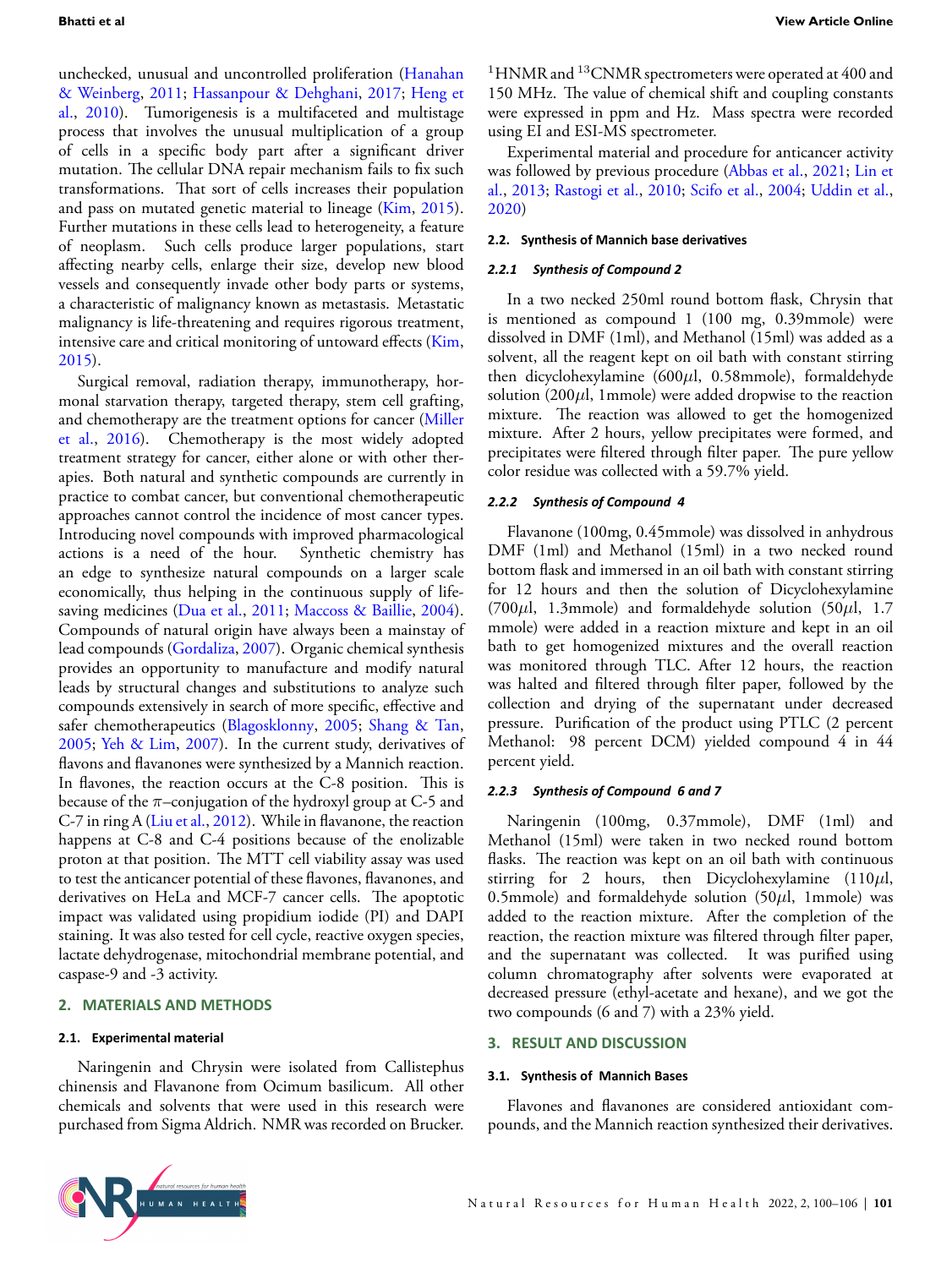For the structure-activity relationship, we checked all the isolated and their derivatives for anticancer activity. The compounds (mentioned 1, 3, and 5) were isolated from a plant source and used to synthesise compounds (mentioned 2, 4, 6 and 7) using dicyclohexylamine, formaldehyde, dimethylformamide, and methanol as solvent **Scheme 1** and **2** represents their synthesis.







Scheme 2. Synthesis of mannich bases from flavones andflavanones

All the isolated and synthesized compounds were characterized by using UV, EI-MS,  ${}^{1}$ HNMR,  ${}^{13}$ CNMR techniques. The purity of compounds was determined by TLC. All synthesized mannich bases were purified by normal phase column chromatography except compound **2** purified by the

precipitation method. The <sup>1</sup>HNMR data for the isolated compounds are presented in Table [1](#page-2-0). The characteristic peak of the newly synthesized compounds is represented in Table [2](#page-3-0) and in Appendix [A.](#page-5-25)

#### <span id="page-2-0"></span>**Table 1**

<sup>1</sup>HNMR values of natural product in DMSO-d6 at 500 MHz.

| Car-<br>bon<br>no. | Compound<br>1 <sup>1</sup><br>HNMR) | Compound<br>3 <sup>1</sup><br>HNMR)      | Compound $5(^1$ HNMR)                                                             |
|--------------------|-------------------------------------|------------------------------------------|-----------------------------------------------------------------------------------|
| 1                  | -                                   |                                          |                                                                                   |
| 2                  |                                     | $4.06$ (dd, J =<br>2.8, 13.1<br>Hz)      | 5.42 (dd, J = 2.8, 13.0 Hz)                                                       |
| 3                  | 6.95(s)                             | 3.06-3.13<br>(m, 2H)                     | $2.66$ (dd, J = 2.6, 16.8 Hz, H-3a),<br>$3.09$ (dd, J = 12.8, 17.2 Hz,<br>$H-3b)$ |
| 4                  |                                     |                                          |                                                                                   |
| 5                  | $12.81$ (s,<br>$Ar-OH$              | 7.91 (dd, J =<br>$1.6, 8.0 \text{ Hz}$   | $12.13$ (s, Ar-OH)                                                                |
| 6                  | $6.21$ (d, J =<br>$2.0 \text{ Hz}$  | 7.14-7.15<br>(m)                         | 5.87 $(s)$                                                                        |
| 7                  | $10.89$ (s,<br>$Ar-OH$              | 7.14-7.15<br>(m)                         | 10.76 (s, Ar-OH)                                                                  |
| 8                  | 6.51 (d, $J =$<br>$2.0 \text{ Hz}$  | $7.07$ (dd, J =<br>$1.6, 8.0 \text{ Hz}$ | 5.87 $(s)$                                                                        |
| 9                  |                                     |                                          |                                                                                   |
| 10                 |                                     |                                          |                                                                                   |
| 1'                 |                                     |                                          |                                                                                   |
| $2^{\circ}$        | $8.05$ (d, J =<br>$8.0 \text{ Hz}$  | 7.56-7.59<br>(m)                         | 7.30 (d, J = 8.4 Hz)                                                              |
| 3'                 | 7.57-7.59<br>(m)                    | 7.43-7.46<br>(m)                         | 6.78 (d, J = $8.4$ Hz)                                                            |
| $4^{\circ}$        | 7.57-7.59<br>(m)                    | 7.43-7.46<br>(m)                         | 9.56 (s, Ar-OH)                                                                   |
| 5'                 | 7.57-7.59<br>(m)                    | 7.43-7.46<br>(m)                         | 6.78 (d, J = $8.4 \text{ Hz}$ )                                                   |
| 6                  | $8.05$ (d, J =<br>$8.0$ Hz)         | 7.56-7.59<br>(m)                         | 7.30 (d, J = $8.4$ Hz)                                                            |

#### **3.2. AnƟcancer acƟvity**

All the isolated and derivatives cell viability was explored on HeLa and MCF-7 (cancer cell lines) and BHK-21 (normal cell line). Compounds 1,6 and 7 showed more than 50% inhibition against HeLa, MCF-7 and BHK-21 cells, as shown in Table [3](#page-3-1). Compound 7 was selected to investigate its mechanism of action through various assays, as shown in Figure [1](#page-4-0) and [2.](#page-4-1)

Fluorescence DCF oxidation in HeLa cells induced by 2  $\times$  IC<sub>50</sub> values of compound 7, cisplatin, and untreated cells following exposure to 2',7'-dichlorofluorescein diacetate. The apoptotic impact of compound 7 was demonstrated in Figure [3](#page-4-2).

Caspase 8, 9 initiates the executioner caspase 3, 6 and 7 that has the prompt part in activating apoptosis. Compound 7 demonstrated a reduction in the mitochondrial membrane potential in HeLa cells, indicating that it may have triggered apoptosis via the intrinsic mechanism. (Figure [4,](#page-4-3) [5](#page-4-4) and [6\)](#page-4-5).

Using propidium iodide PI) and DAPI staining as fluorescence microscopic imaging was confirmed the apoptotic effect

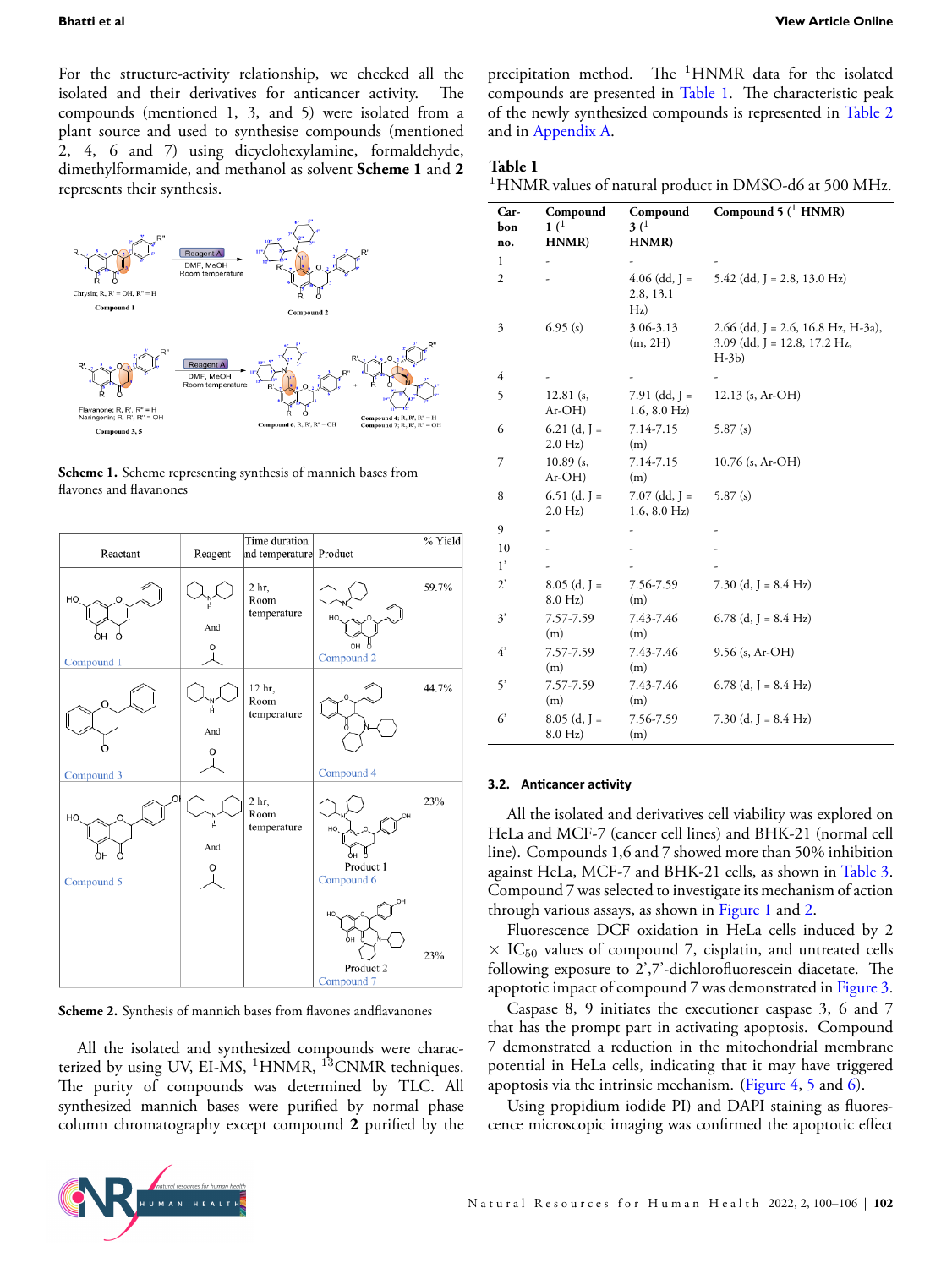## <span id="page-3-0"></span>**Table 2**  $^{1} \rm H$  and  $^{13} \rm CNMR$  values of mannich bases in DMSO-d6 at 500 and 150 MHz.

| $\mathsf{C}$   | Compound 2               | Compound 2    | Compound 4                       | Compound 6 ( <sup>1</sup> HNMR)                                          | Compound 7               |
|----------------|--------------------------|---------------|----------------------------------|--------------------------------------------------------------------------|--------------------------|
| no.            | $(^1$ HNMR)              | $(^{13}CNMR)$ | $(^1$ HNMR)                      |                                                                          | $(^1$ HNMR)              |
| 1              |                          |               |                                  |                                                                          |                          |
| $\overline{c}$ |                          | 162.8         | 5.55 (d, $J = 6.4Hz$ )           | $5.42$ (dd, J = 2.8, 13.0 Hz)                                            | 5.29 (d, $J = 3.6Hz$ )   |
| 3              | 6.64(s)                  | 104.2         | $4.06 - 4.08$ (m)                | 2.66 (dd, J = 2.6, 16.8 Hz, H-3a), 3.09 (dd, J = 12.8,<br>17.2 Hz, H-3b) | $2.66 - 3.19$ (m)        |
| 4              |                          | 181.6         |                                  |                                                                          |                          |
| 5              | 12.81 (s, Ar-OH)         | 157.9         | $7.91$ (dd, J = 1.6, 8.0)<br>Hz) | $12.5$ (s, Ar-OH)                                                        | 12.3 (s, Ar-OH)          |
| 6              | 6.21(s)                  | 94.9          | $7.14 - 7.15$ (m)                | 5.86(s)                                                                  | 5.87(s)                  |
| 7              | 10.89 (s, Ar-OH)         | 170           | $7.14 - 7.15$ (m)                | 9.5 (s, Ar-OH)                                                           | 9.48 (s, Ar-OH)          |
| 8              |                          | 102.2         | $7.07$ (dd, J = 1.6, 8.0)<br>Hz) | $\sim$                                                                   | 5.87(s)                  |
| 9              |                          | 156.9         |                                  |                                                                          |                          |
| 10             |                          | 105.1         |                                  |                                                                          |                          |
| 1'             |                          | 132           |                                  |                                                                          |                          |
| $2^{\circ}$    | $7.97$ (d, J = $7.6$ Hz) | 126.5         | $7.56 - 7.59$ (m)                | $7.27$ (d, J = 8.4 Hz)                                                   | $7.27$ (d, J = 8.4Hz)    |
| 3'             | $7.57 - 7.59$ (m)        | 129.4         | $7.43 - 7.46$ (m)                | $6.76$ (d, J = 8.4 Hz)                                                   | $6.67$ (d, J = 8.4Hz)    |
| $4^{\circ}$    | $7.57 - 7.59$ (m)        | 126.5         | $7.43 - 7.46$ (m)                |                                                                          | $9.42$ (s, Ar-OH)        |
| 5'             | $7.57 - 7.59$ (m)        | 129.4         | 7.43-7.46 (m)                    | $6.76$ (d, J = 8.4 Hz)                                                   | $6.67$ (d, J = $8.4$ Hz) |
| 6              | 7.97 (d, J = 7.6Hz)      | 126.5         | $7.56 - 7.59$ (m)                | $7.27$ (d, J = 8.4 Hz)                                                   | $7.27$ (d, J = 8.4Hz)    |
| 1"             | 4.35(s)                  | 42.7          | $2.33 - 2.35$ (m)                | 4.65(s)                                                                  | $2.64 - 2.65$ (m)        |
| 2"             | $2.04 - 2.5$ (m)         | 58.5          | $3.12 - 3.15$ (m)                | $2.58 - 2.60$ (m)                                                        | $3.03 - 3.05$ (m)        |
| 3"             | $1.71 - 1.75$ (m)        | 29.2          | $1.85 - 1.89$ (m)                | $1.77 - 1.81(m)$                                                         | $1.79 - 1.83$ (m)        |
| 4"             | $1.26 - 1.32$ (m)        | 25.5          | $1.28 - 1.34$ (m)                | $1.18 - 1.24$ (m)                                                        | $1.21 - 1.27$ (m)        |
| 5"             | $1.26 - 1.32$ (m)        | 25.5          | $1.28 - 1.34$ (m)                | $1.18 - 1.24$ (m)                                                        | $1.21 - 1.27$ (m)        |
| 6"             | $1.26 - 1.32$ (m)        | 25.5          | $1.28$ (m)                       | $1.18 - 1.24$ (m)                                                        | $1.21 - 1.27$ (m)        |
| 7"             | $1.71 - 1.75$ (m)        | 29.2          | $1.85 - 1.89$ (m)                | $1.77 - 1.81$ (m)                                                        | $1.79 - 1.83$ (m)        |
| 8"             | $2.04 - 2.05$ (m)        | 58.5          | $3.12 - 3.15$ (m)                | $2.58 - 2.60$ (m)                                                        | $3.03 - 3.05$ (m)        |
| 9"             | $1.71 - 1.75$ (m)        | 29.2          | $1.85 - 1.89$ (m)                | $1.77 - 1.81$ (m)                                                        | $1.79 - 1.83$ (m)        |
| 10"            | $1.26 - 1.32$ (m)        | 25.5          | $1.28 - 1.34$ (m)                | $1.18 - 1.24$ (m)                                                        | $1.21 - 1.27$ (m)        |
| 11"            | $1.26 - 1.32$ (m)        | 25.5          | $1.28 - 1.34$ (m)                | $1.18 - 1.24$ (m)                                                        | $1.21 - 1.27$ (m)        |
| 12"            | $1.26 - 1.32$ (m)        | 25.5          | $1.28 - 1.34$ (m)                | $1.18 - 1.24$ (m)                                                        | $1.21 - 1.27$ (m)        |
| 13"            | $1.71 - 1.75$ (m)        | 29.2          | $1.85 - 1.89$ (m)                | $1.77 - 1.81$ (m)                                                        | $1.79 - 1.83$ (m)        |

of potent compound 7. Further, it was evaluated by cell cycle analysis through flow-cytometry, reactive oxygen species and lactate dehydrogenase production. The caspase-9 and -3 activity were estimated by mitochondrial membrane potential [\(Abbas et](#page-5-22) [al.,](#page-5-22) [2021](#page-5-22); [Uddin et al.,](#page-6-11) [2020\)](#page-6-11).

## **4. CONCLUSION**

Flavones and flavanones are two primary classes of Flavonoids, considered anti-oxidant compounds. In order to enhance their biological activity and checked structureactivity relationships, their Mannich bases were synthesized by Mannich reaction and evaluated for cancer activity. Three out of seven compounds exhibited more than 50% inhibition of cancer cell lines, and these compounds were evaluated for cytotoxic potential towards normal cell lines. MTT assay results exhibited that the cytotoxic profile of compound 7 against cancer cells is very appealing. The compound has proved its capability to produce toxic effects in cancerous cells by targeting mitochondria, inducing ROS, releasing lactate dehydrogenase,

## <span id="page-3-1"></span>**Table 3**

Inhibitory concentrations of pure compounds and cisplatin in HeLa, MCF-7, and BHK-21 cells.

| Codes      | Cervical cancer<br>cells (HeLa)                | <b>Breast cancer</b><br>cells (MCF-7) | <b>Baby</b> hamster<br>kidney cells<br>$(BHK-21)$ |
|------------|------------------------------------------------|---------------------------------------|---------------------------------------------------|
|            | $IC_{50}$ $\pm$ SEM ( $\mu$ M)/%age inhibition |                                       |                                                   |
| Compound 1 | $8.07 \pm 0.21$                                | 42.0%                                 | $34.4 \pm 1.34$                                   |
| Compound 2 | 8.09%                                          | 1.72%                                 |                                                   |
| Compound 3 | 11.8%                                          | 27.1%                                 |                                                   |
| Compound 4 | 31.4%                                          | 4.04%                                 |                                                   |
| Compound 5 | 28.8%                                          | 34.6%                                 |                                                   |
| Compound 6 | $14.6 \pm 0.72$                                | 40.9%                                 | $22.1 + 0.86$                                     |
| Compound 7 | $2.94 \pm 0.13$                                | 29.7%                                 | $9.41 \pm 0.25$                                   |
| Cisplatin  | $11.3 \pm 0.78$                                | $6.2 \pm 0.72$                        | $24.69 \pm 0.37$                                  |

activating caspases, and causing cell cycle arrest in cancer cells. Therefore, it may be suggested that our compound has the potential in inducing apoptosis.

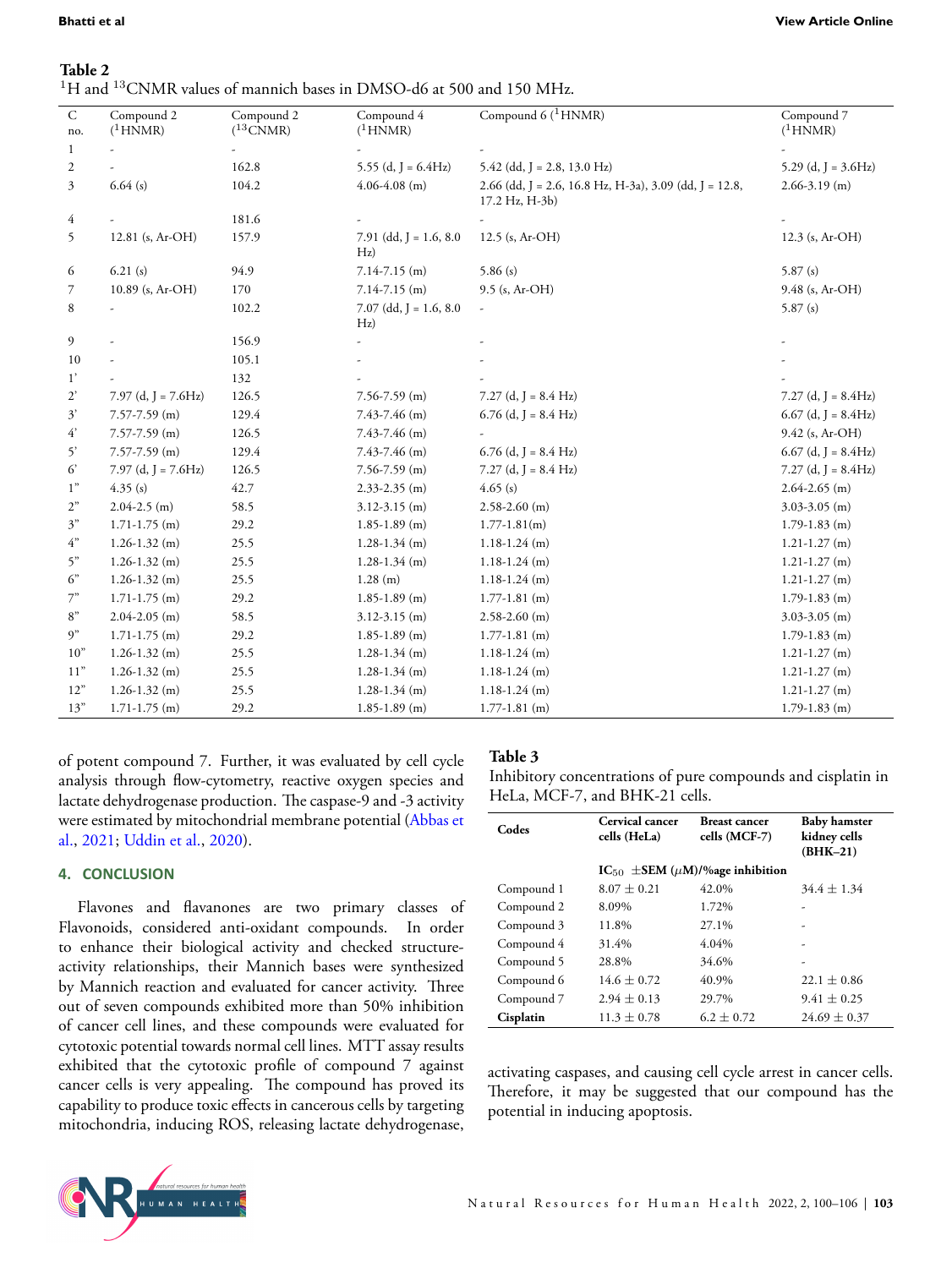<span id="page-4-0"></span>

Figure 1. Propidium iodide staining with flow cytometry. G0/G1,S and G2/M stages in HeLa cells treated with cisplatin, untreated and compound 7.

<span id="page-4-3"></span>

**Figure 4.** Compound 7 increases Caspase-9 and Caspase-3 activity in HeLa cells.

<span id="page-4-4"></span>

**Figure 5.** Compound 7 affects LDH release in HeLa cells.

<span id="page-4-1"></span>

**Figure 2.** Induction of nuclear morphology after treatment with compound 7 and labelling with DAPI (upper image) and PI (lower image) in HeLa cells.

<span id="page-4-5"></span>

<span id="page-4-2"></span>

**Figure 3.** HeLa cells treated with compound 7, cisplatin, or 2',7'-dichlorofluorescin diacetate show oxidised DCF fluorescence. Photographed in HeLa cells with a fluorescent microscope.

**Figure 6.** Compound 7 has an effect on the mitochondrial membrane potential in HeLa cells. Untreated cells retained a normal ∆Ψm, whereas treated cells exhibit a compromised  $\Delta\Psi$ m.

#### **CONFLICTS OF INTEREST**

In submitting or publishing this research, the authors claim no conflicts of interest.

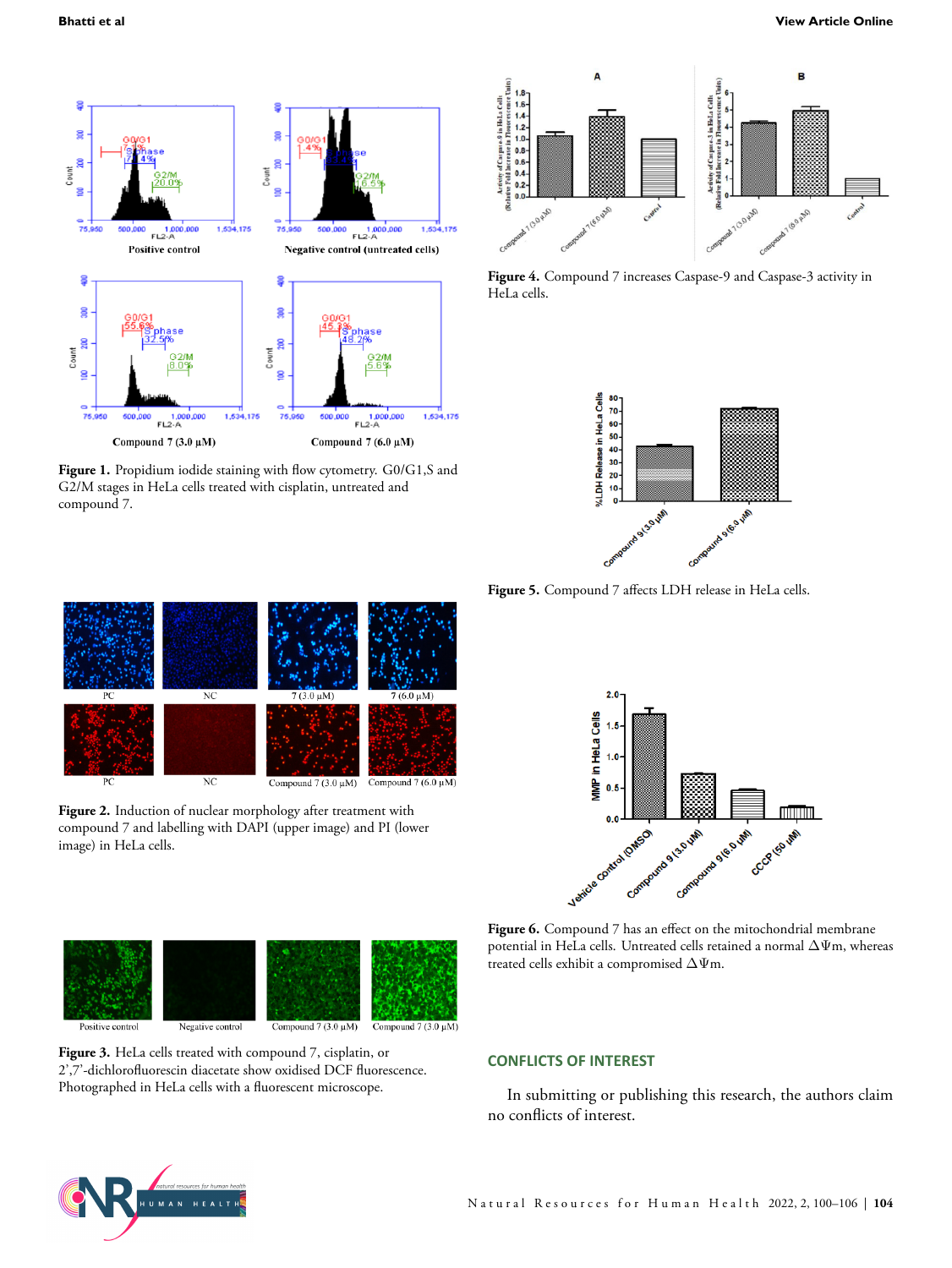## **ORCID**

| Huma Aslam Bhatti | 0000-0002-8040-8916 |
|-------------------|---------------------|
| Rubina Rubina     | 0000-0002-3808-9050 |
| Faisal Rashid     | 0000-0003-0123-0505 |
| Sumera Zaib       | 0000-0002-1894-6772 |
| Jamshed Iqbal     | 0000-0002-8971-133X |
| Abdul Hameed      | 0000-0001-7498-1241 |
|                   |                     |

## <span id="page-5-25"></span>**A. APPENDIX, SUPPLEMENTARY INFORMATION**

Supplementary data to this article can be found online at ht tps://doi.org/10.53365/nrfhh/141866.

## **AUTHOR CONTRIBUTIONS**

HAB, - Research design, RR, SZ, FR - Data collection, RR, AH, JI - Data interpretation, RR, HAB - article writing HAB, JI, AH - Article revision, HAB, JI, AH - Article approval.

## **REFERENCES**

- <span id="page-5-22"></span>Abbas, S., Rashid, F., Ulker, E., Zaib, S., Ayub, K., Ullah, S., Nadeem, M.A., Yousuf, S., Ludwig, R., Ali, S., Iqbal, J., 2021. Anticancer evaluation of a manganese complex on HeLa and MCF-7 cancer cells. Journal of Biomolecular and Structural Dynamics. 39, 1068–1081. <https://doi.org/10.1080/07391102.2020.1726818>
- <span id="page-5-6"></span>Armstrong, R.W., Combs, A.P., Tempest, P.A., Brown, S., Keating, T.A., 1996. Multiple-component condensation strategies for combinatorial library synthesis. Accounts of Chemical Research. 29(3), 123–131. <https://doi.org/10.1021/ar9502083>
- <span id="page-5-10"></span>Ashok, M., Holla, B., Poojary, B., 2007. Convenient one pot synthesis and antimicrobial evaluation of some new Mannich bases carrying 4 methylthiobenzyl moiety. European Journal of Medicinal Chemistry. 42(8), 1095–1101. <https://doi.org/10.1016/j.ejmech.2007.01.015>
- <span id="page-5-21"></span>Blagosklonny, M.V., 2005. Overcoming limitations of natural anticancer drugs by combining with artificial agents. Trends in Pharmacological Sciences. 26(2), 77–81.
- <span id="page-5-3"></span>Braca, A., Sortino, C., Politi, M., Morelli, Mendez, J., 2002. Antioxidant activity of flavonoids from Licania licaniaeflora. Journal of ethnopharmacology. 79(3), 379–381. [https://doi.org/10.1016/](https://doi.org/10.1016/S0378-8741(01)00413-5) [S0378-8741\(01\)00413-5](https://doi.org/10.1016/S0378-8741(01)00413-5)
- <span id="page-5-0"></span>Brodowska, K.M., 2017. Natural flavonoids: classification, potential role, and application of flavonoid analogues. European Journal of Biological Research. 7(2), 108–123. [http://dx.doi.org/10.5281/](http://dx.doi.org/10.5281/zenodo.545778) [zenodo.545778](http://dx.doi.org/10.5281/zenodo.545778)
- <span id="page-5-18"></span>Dua, R., Shrivastava, S., Sonwane, S.K., Srivastava, S.K., 2011. Pharmacological significance of synthetic heterocycles scaffold: a review. Advances in Biological Research. 5(3), 120–144.
- <span id="page-5-20"></span>Gordaliza, M., 2007. Natural products as leads to anticancer drugs. Clinical and Translational Oncology. 9(12), 767–776. [https://doi](https://doi.org/10.1007/s12094-007-0138-9) [.org/10.1007/s12094-007-0138-9](https://doi.org/10.1007/s12094-007-0138-9)
- <span id="page-5-7"></span>Haji, M., 2016. Multicomponent reactions: A simple and efficient route to heterocyclic phosphonates. Beilstein Journal of Organic Chemistry. 12, 1269–1269. <https://dx.doi.org/10.3762/bjoc.12.121>
- <span id="page-5-13"></span>Hanahan, D., Weinberg, R.A., 2011. Hallmarks of Cancer: The Next Generation. Cell. 144(5), 646–674. [https://doi.org/10.1016/j.cell](https://doi.org/10.1016/j.cell.2011.02.013) [.2011.02.013](https://doi.org/10.1016/j.cell.2011.02.013)
- <span id="page-5-14"></span>Hassanpour, S.H., Dehghani, M., 2017. Review of Cancer from Perspective of Molecular. Journal of Cancer Research and Practice. 4,

127–129.

- <span id="page-5-15"></span>Heng, H.H.Q., Stevens, J.B., Bremer, S.W., Ye, K.J., Liu, G., Ye, C.J., 2010. The Evolutionary Mechanism of Cancer. Journal of Cellular Biochemistry. 109(6), 1072–1084.
- <span id="page-5-11"></span>Joshi, S., Khosla, Tiwari, P., 2004. In vitro study of some medicinally important Mannich bases derived from antitubercular agent. Bioorganic & Medicinal Chemistry. 12(3), 571–576. [https://doi.org/10](https://doi.org/10.1016/j.bmc.2003.11.001) [.1016/j.bmc.2003.11.001](https://doi.org/10.1016/j.bmc.2003.11.001)
- <span id="page-5-9"></span>Kantlam, C., Murthy, M., Reddy, Y.N., 2015. Synthesis, Characterization and Antibacterial Activity of some Novel Mannich Derivatives of 3-(Benzofuran-2-Yl)-1-(4-Hydroxy-3-Methoxyphenyl) Prop-2-En-1- One. Journal of Pharmaceutical Research. 14(4), 90–93. [https://dx](https://dx.doi.org/10.4103/2231-4040.126983) [.doi.org/10.4103/2231-4040.126983](https://dx.doi.org/10.4103/2231-4040.126983)
- <span id="page-5-1"></span>Khan, N., Al-Daghri, N.M., Al-Ajlan, A., Alokail, M.S., 2014. The use of natural and derived sources of flavonoids and antioxidants in Saudi Arabia. Heart Disease. 8, 9–9. [https://doi.org/10.15761/](https://doi.org/10.15761/ifnm.1000109) [ifnm.1000109](https://doi.org/10.15761/ifnm.1000109)
- <span id="page-5-16"></span>Kim, S., 2015. New and emerging factors in tumorigenesis: an overview. Cancer Management and Research. 7(1), 225–239. [https://doi.org/](https://doi.org/10.2147/cmar.s47797) [10.2147/cmar.s47797](https://doi.org/10.2147/cmar.s47797)
- <span id="page-5-5"></span>Liaqat, M., Mahmud, T., Ashraf, M., Muddassar, M., Imran, M., Ahmad, Mitu, L., 2017. Synthesis, Characterization and Biological Activities of a Novel Mannich Base 2-[(3, 4-dimethoxyphenyl)(pyrrolidinyl) methyl] cyclohexanone and its Complexes with Cu (II), Ni (II), Co (II) and Fe (II) Ions. Revista de Chimie. 68(12), 2845–2849. [https://](https://doi.org/10.37358/RC.17.12.5991) [doi.org/10.37358/RC.17.12.5991](https://doi.org/10.37358/RC.17.12.5991)
- <span id="page-5-23"></span>Lin, G.J., Jiang, G.B., Xie, Y.Y., Huang, H.L., Liang, Z.H., Liu, Y.J., 2013. Cytotoxicity, apoptosis, cell cycle arrest, reactive oxygen species, mitochondrial membrane potential, and Western blotting analysis of ruthenium (II) complexes. JBIC Journal of Biological Inorganic Chemistry. 18(8), 873–882. [https://doi.org/10.1007/s00775-013](https://doi.org/10.1007/s00775-013-1032-2) [-1032-2](https://doi.org/10.1007/s00775-013-1032-2)
- <span id="page-5-2"></span>Liu, R., Zhao, B., Wang, D.E., Yao, T., Pang, L., Tu, Wang, J., 2012. Nitrogen-containing apigenin analogs: preparation and biological activity. Molecules. 17(12), 14748–14764. [https://doi.org/10.3390/](https://doi.org/10.3390/molecules171214748) [molecules171214748](https://doi.org/10.3390/molecules171214748)
- <span id="page-5-8"></span>Lopes, F., Capela, R., Gonçaves, J.O., Horton, P.N., Hursthouse, M.B., Iley, Moreira, R., 2004. Amidomethylation of amodiaquine: antimalarial N-Mannich base derivatives. Tetrahedron Letters(41), 7663–7666. <https://doi.org/10.1016/j.tetlet.2004.08.093>
- <span id="page-5-19"></span>Maccoss, M., Baillie, T.A., 2004. Organic chemistry in drug discovery. Science. 303(5665), 1810–1813. [https://doi.org/10.1126/science](https://doi.org/10.1126/science.1096800) [.1096800](https://doi.org/10.1126/science.1096800)
- <span id="page-5-12"></span>Malinka, W., Świątek, P., Filipek, B., Sapa, J., Jezierska, Koll, A., 2005. Synthesis, analgesic activity and computational study of new isothiazolopyridines of Mannich base type. Il Farmaco. 60, 961–968. <https://doi.org/10.1016/j.farmac.2005.08.005>
- <span id="page-5-17"></span>Miller, K.D., Siegel, R.L., Lin, C.C., Mariotto, A.B., Kramer, J.L., Rowland, J.H., Stein, K.D., Alteri, R., Jemal, A., 2016. Cancer treatment and survivorship statistics. CA: A Cancer Journal for Clinicians. 66(4), 271–289. <https://doi.org/10.3322/caac.21565>
- <span id="page-5-4"></span>Pandey, R.P., Gurung, R., Sohng, J.K., 2015. Dietary sources, bioavailability and biological activities of naringenin and its derivatives, N.M. Stacks, (Eds.), Apigenin and Naringenin: Natural Sources, Pharmacology and Role in Cancer Prevention. Nova Science Publishers, New York, pp. 151–172.
- <span id="page-5-24"></span>Rastogi, R.P., Singh, S.P., Hader, D.P., Sinha, R.P., 2010. Detection of reactive oxygen species (ROS) by the oxidant sensing probe 2',7'- dichlorodihydrofluorescein diacetate in the cyanobacterium Anabaena variabilis PCC 7937. Biochemical and Biophysical Research Communications. 397(3), 603–607. [https://doi.org/10](https://doi.org/10.1016/j.bbrc.2010.06.006) [.1016/j.bbrc.2010.06.006](https://doi.org/10.1016/j.bbrc.2010.06.006)